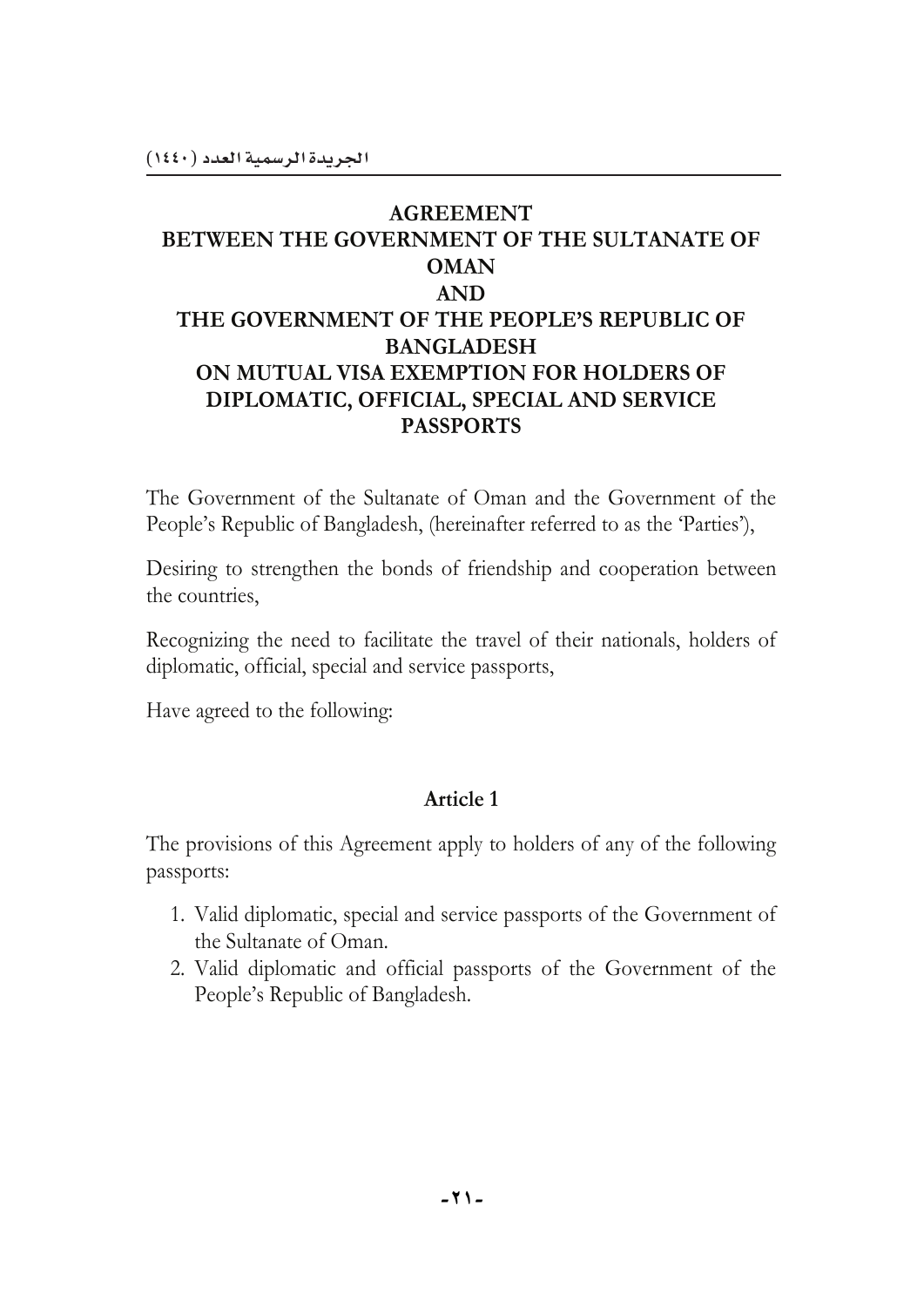Nationals of either Party, holders of any of the passports mentioned in Article 1, may enter into, stay in, transit through, and exit from the territory of the other Party without a visa requirement for a period not exceeding ninety (90) days.

# **Article 3**

Nationals of either Party, holders of any of the passports mentioned in Article 1, must not undertake any paid-activity that requires a work permit during their stay in the territory of the other Party.

# **Article 4**

Nationals of either Party, holders of any of the passports mentioned in Article 1, shall abide by the laws and regulations in force during their stay in the territory of the other Party.

### **Article 5**

The passports mentioned in Article 1, belonging to nationals of either Party, shall be valid for a period of at least six (6) months on their entry into the territory of the other Party.

# **Article 6**

Nationals of either Party, holders of any of the passports mentioned in Article 1, shall enter into, transit through, and exit from the territory of the other Party through the assigned border-crossing points open to international traffic in accordance with the laws and regulations in force in the country of the other party.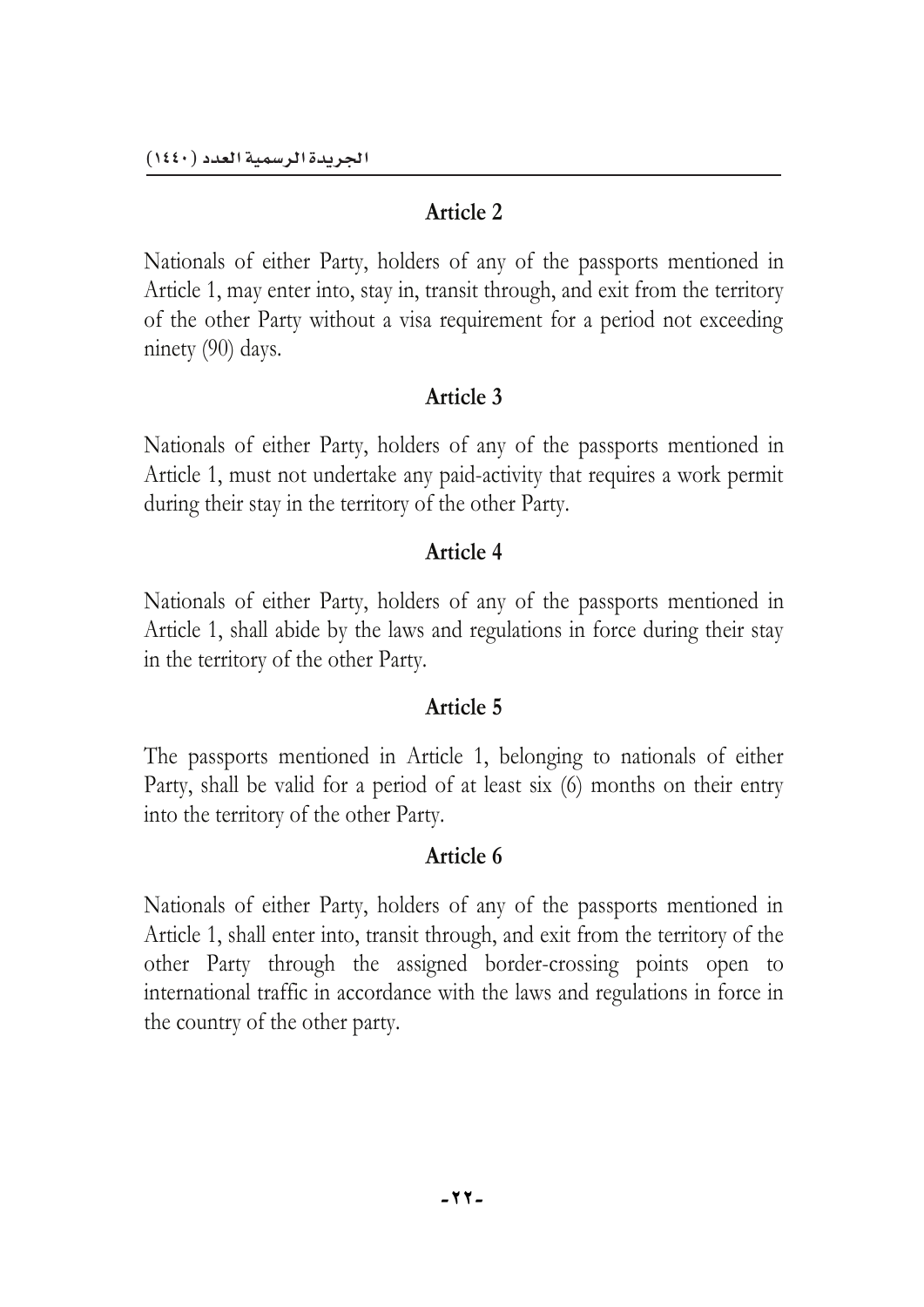- 1. Nationals of either Party, holders of any of the passports mentioned in Article 1, who are appointed to a diplomatic or consular mission or international organizations in the territory of the other Party, shall be exempted from obtaining a visa upon entry into the territory of the other Party.
- 2. The treatment referred to in paragraph 1 of this Article shall also extend to members of the families of the aforesaid nationals who live with them in the same household, provided that they are holders of any of the passports mentioned in Article 1.
- 3. The Ministry of Foreign Affairs of the other Party shall accredit the nationals referred to in paragraphs 1 and 2 of this Article within thirty (30) days from their entry into the territory of the other Party, upon which they will be granted their respective visas in accordance with the applicable national regulations of the Party.

# **Article 8**

- 1. This Agreement does not affect the right of the competent authorities of either Party to refuse entry of the nationals of the of other Party, holders of any of the passports mentioned in Article 1, into their respective territories, reduce their period of stay or terminate it, where the nationals in question are considered *non grata* or where they may present a risk to the national security, public order or public health, or where their presence within the respective territory is illegal.
- 2. Where a national of other Party has been affected by the provisions of this Article, the Party responsible for the action referred to in paragraph 1 of this Article must notify the other Party in writing through diplomatic channels without delay.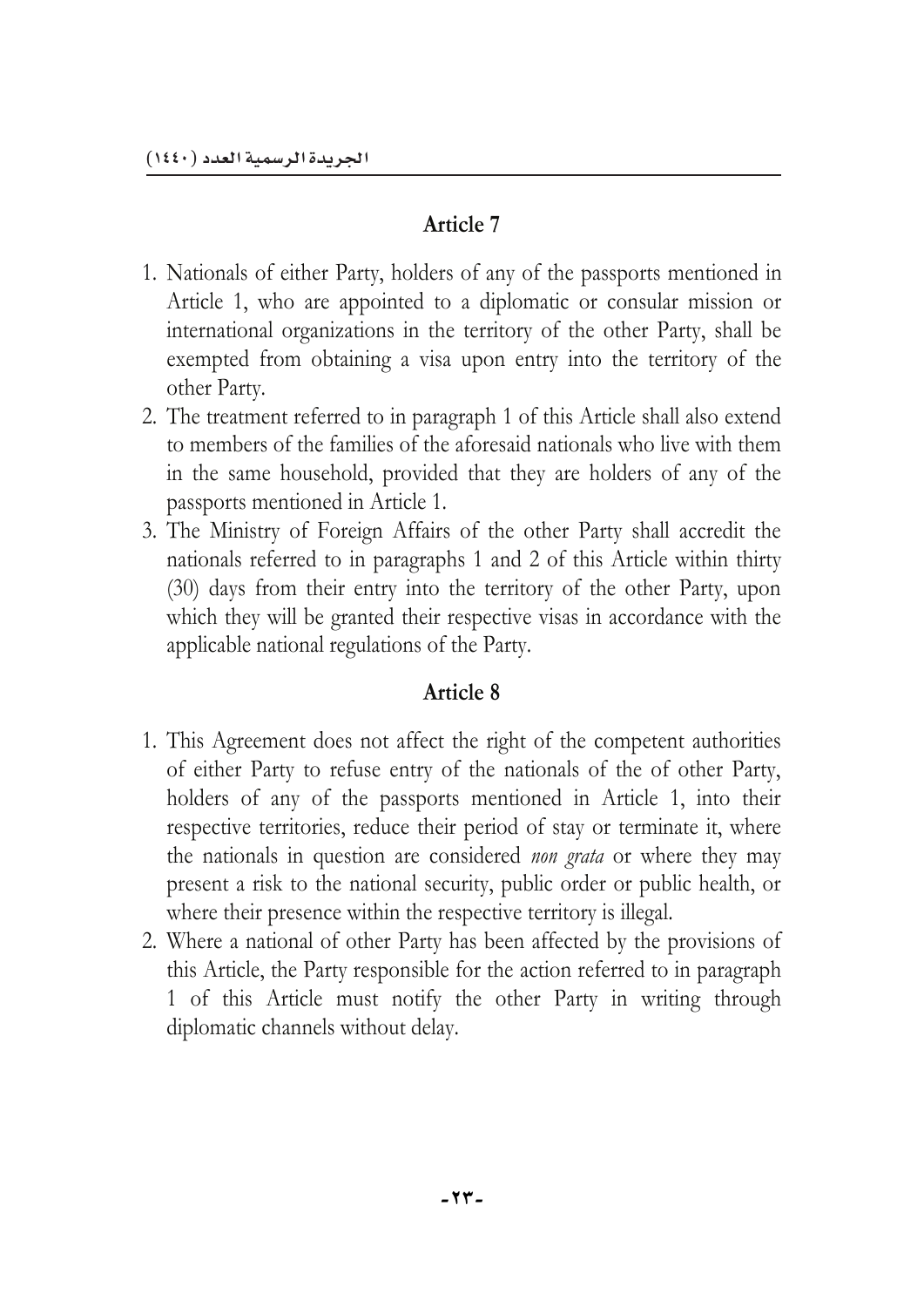- 1. In the case of loss, theft, damage or invalidity of any of the passports mentioned in Article 1 by a national of either Party in the territory of the other Party, the diplomatic or consular mission, to which the holder of the passport in question belongs to, shall provide him/her with the documents that enable him/her to return to the territory of the Party to which he/she is a national of.
- 2. The diplomatic or consular mission referred to in paragraph 1 of this Article shall promptly notify the competent authorities of the other Party of such incidents through diplomatic channels.

### **Article 10**

- 1. The Parties shall exchange specimens of the passports mentioned in Article 1, through diplomatic channels, within thirty (30) days from the date of signature of this Agreement.
- 2. In the case of any changes in the passports mentioned in Article 1, the Party, whose passports have been changed, shall provide specimens of the changed passports to the other Party through diplomatic channels thirty (30) days prior to the entry of these changes into force.

# **Article 11**

The Parties may amend the provisions of this Agreement by mutual consent in writing through diplomatic channels. Any amendment shall enter into force according to Article 16 of this Agreement, and shall accordingly form an integral part of it.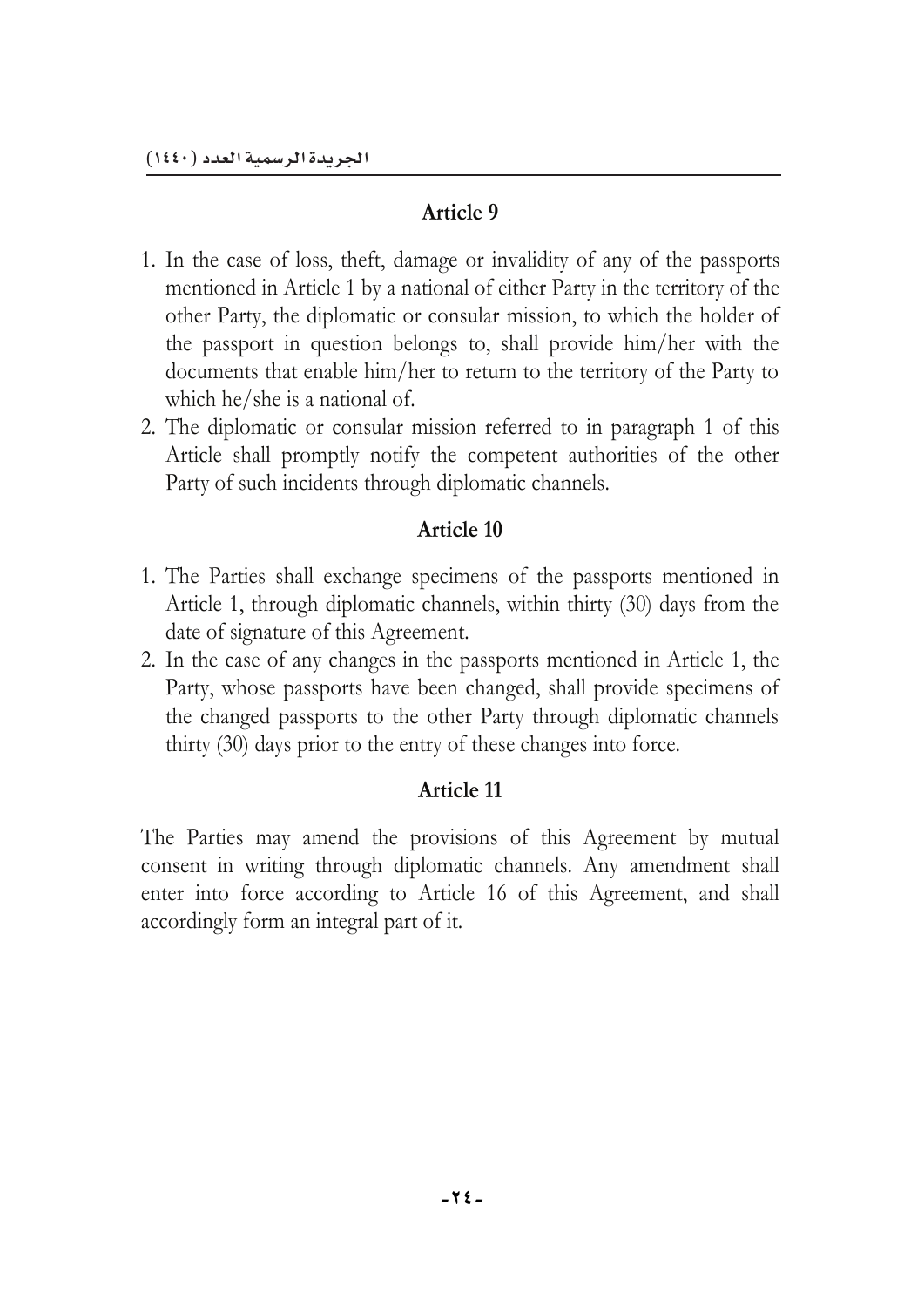This Agreement shall not prejudice any obligations of the Parties arising under international agreements, or any bilateral agreements concluded between the two countries.

### **Article 13**

The Parties shall implement this Agreement in accordance with the laws and regulations in force in both countries.

### **Article 14**

The Parties shall amicably settle any disputes arising out of the implementation or interpretation of the provisions of this Agreement by consultations through diplomatic channels.

### **Article 15**

- 1. Either Party may suspend the application of this Agreement, completely or partially, for reasons relating to national security, public order or public health, or in case of violation of the provisions of this Agreement.
- 2. The Party, who wishes to suspend the application of this Agreement, shall notify the other Party of the suspension and specify the reasons thereof in writing, through diplomatic channels, at least seven (7) days before the entry of this suspension into force, and shall also inform the other Party of the end of this suspension in writing through diplomatic channels at least seven (7) days before the end of this suspension.
- 3. The suspension of the application of this Agreement does not affect the legal status of the nationals of either Party, holders of any of the passports mentioned in Article 1, who have already entered into the territory of the other Party.